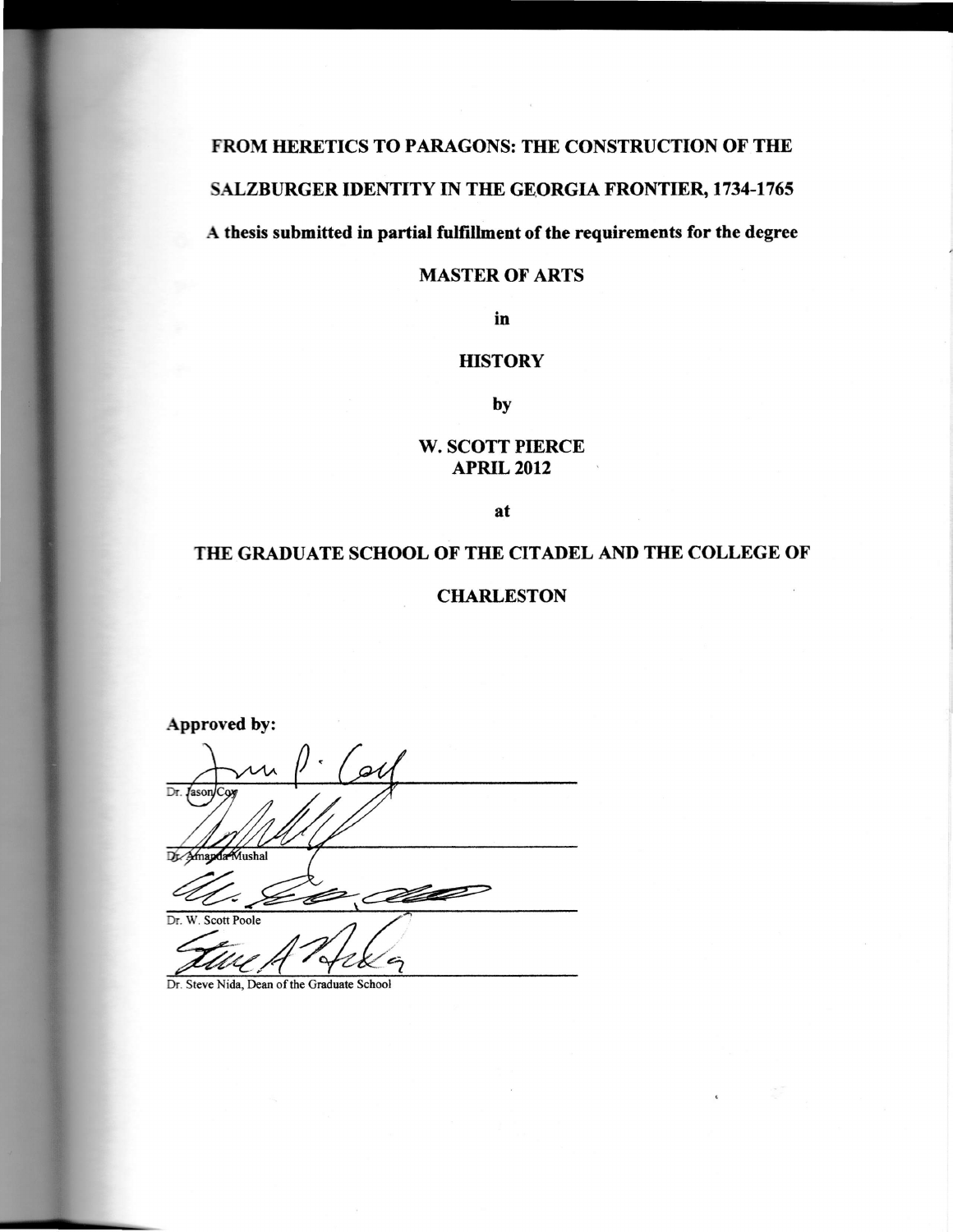#### ABSTRACT

On 31 October 1731, on the two hundred and fourteenth anniversary of Martin Luther's publication of his Ninety-Five Theses, Catholic Archbishop Count Leopold Anton von Firmian, prince-bishop of Salzburg in present-day Austria, expelled over 20,000 Protestant Lutherans from their homeland. The Trustees for the Establishment of the Colony of Georgia in America, the rulers of the newly formed colony of Georgia from <sup>1733</sup>to 1752, accepted roughly two hundred of the refugees into their English colony, and in 1734 these particular Salzburgers founded the frontier village of Ebenezer. This community struggled to carve out a new life in the frontier, eventually rising to prominence in the following two decades as the most industrious of the varied communities in the fledgling colony.<sup>1</sup> The Salzburgers were inarguably loyal hardworking people as a whole. However, the development of their reputation as pious and prosperous colonists was a direct result of the optimistic language used by Ebenezer's head pastor and *de facto* leader, Pietist-trained Johann Martin Boltzius, in his numerous correspondences with his spiritual and secular authorities.

While Boltzius usually described the religious practices and socioeconomic status of the Salzburgers simply and objectively in his correspondence, he often went to great lengths to portray his congregants in as favorable a light as possible. The purpose of this was to engender continued spiritual and financial support from overseas benefactors and political favor from Georgia's temporal leaders. From a spiritual standpoint, Boltzius highlighted the piety and collective prosperity of the Salzburgers to endear them to the

2

<sup>&</sup>lt;sup>1</sup> Kenneth Coleman, A History of Georgia (Athens: University of Georgia Press, 1991), 23.